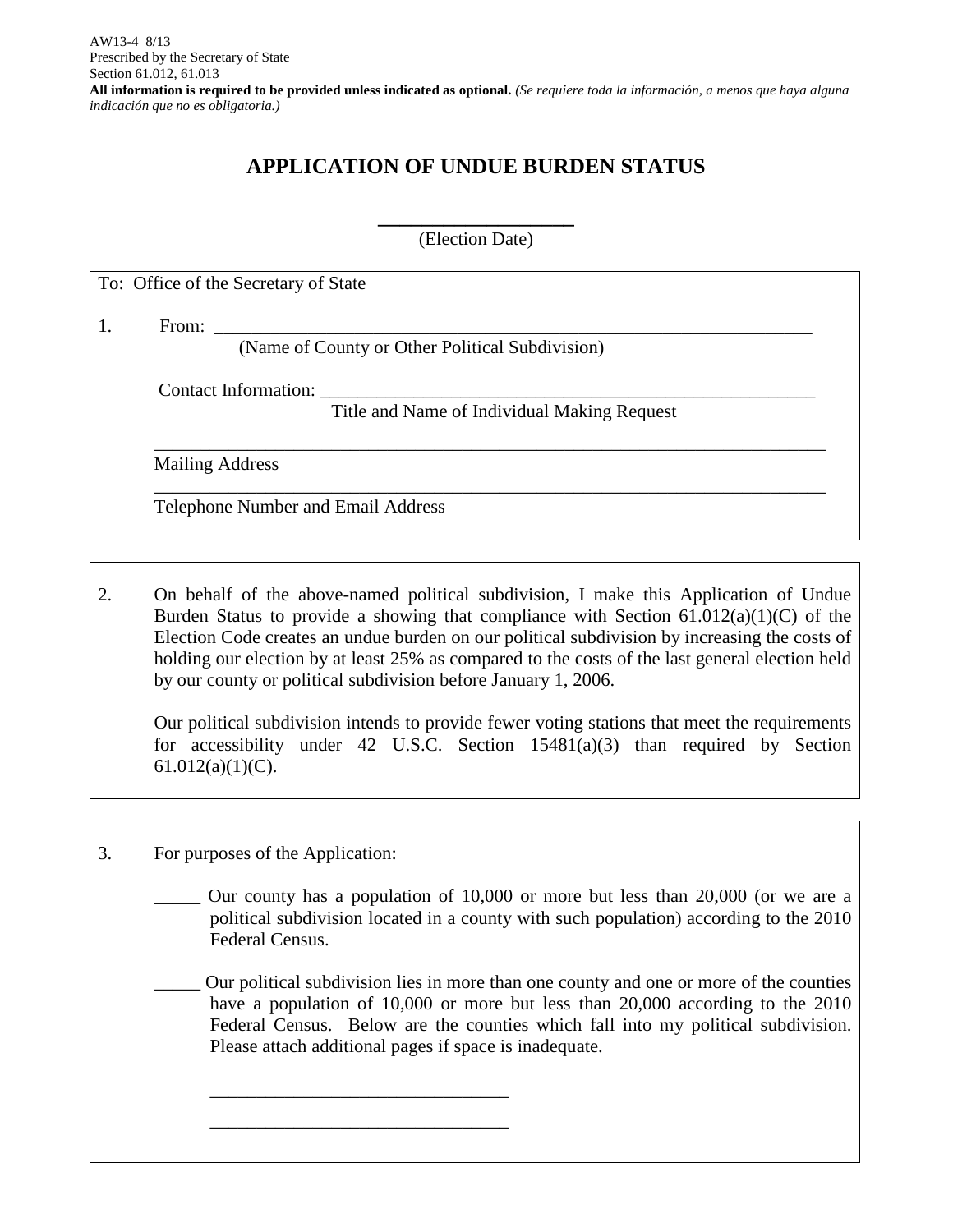| 4.  |           | Our cost breakdown is as follows:                                                                                  |  |
|-----|-----------|--------------------------------------------------------------------------------------------------------------------|--|
|     |           | $\frac{1}{1}$ # of machines needed for early voting & election day                                                 |  |
|     |           | x ______ cost of purchasing or leasing each voting system<br>===========                                           |  |
|     | Subtotal: | ______________ cost of voting systems                                                                              |  |
|     |           | + __________ cost of programming each voting system with ballot style                                              |  |
|     |           | + ___________ cost of voting system service representative for on-site assistance                                  |  |
|     |           | + ____________ Other (please explain or itemize) _______________________________<br>________________               |  |
|     |           | Total estimated costs associated with conducting the upcoming<br>election.                                         |  |
| .5. |           | Total costs associated with the last general election held by our<br>political subdivision before January 1, 2006. |  |

I certify the above election costs are accurate to the best of my knowledge. I understand that our political subdivision must still comply with the requirement of providing at least one accessible voting system on election day, one accessible voting system during the early voting period by personal appearance, and at least one mobile accessible voting system to be deployed at least once to each branch early voting polling place which my political subdivision has established.

6. \_\_\_\_\_\_\_\_\_\_\_\_\_\_\_\_\_\_\_\_\_\_\_\_\_\_\_\_\_\_\_\_\_\_\_\_\_\_\_\_\_\_\_\_\_

Signature of Contact Person Date